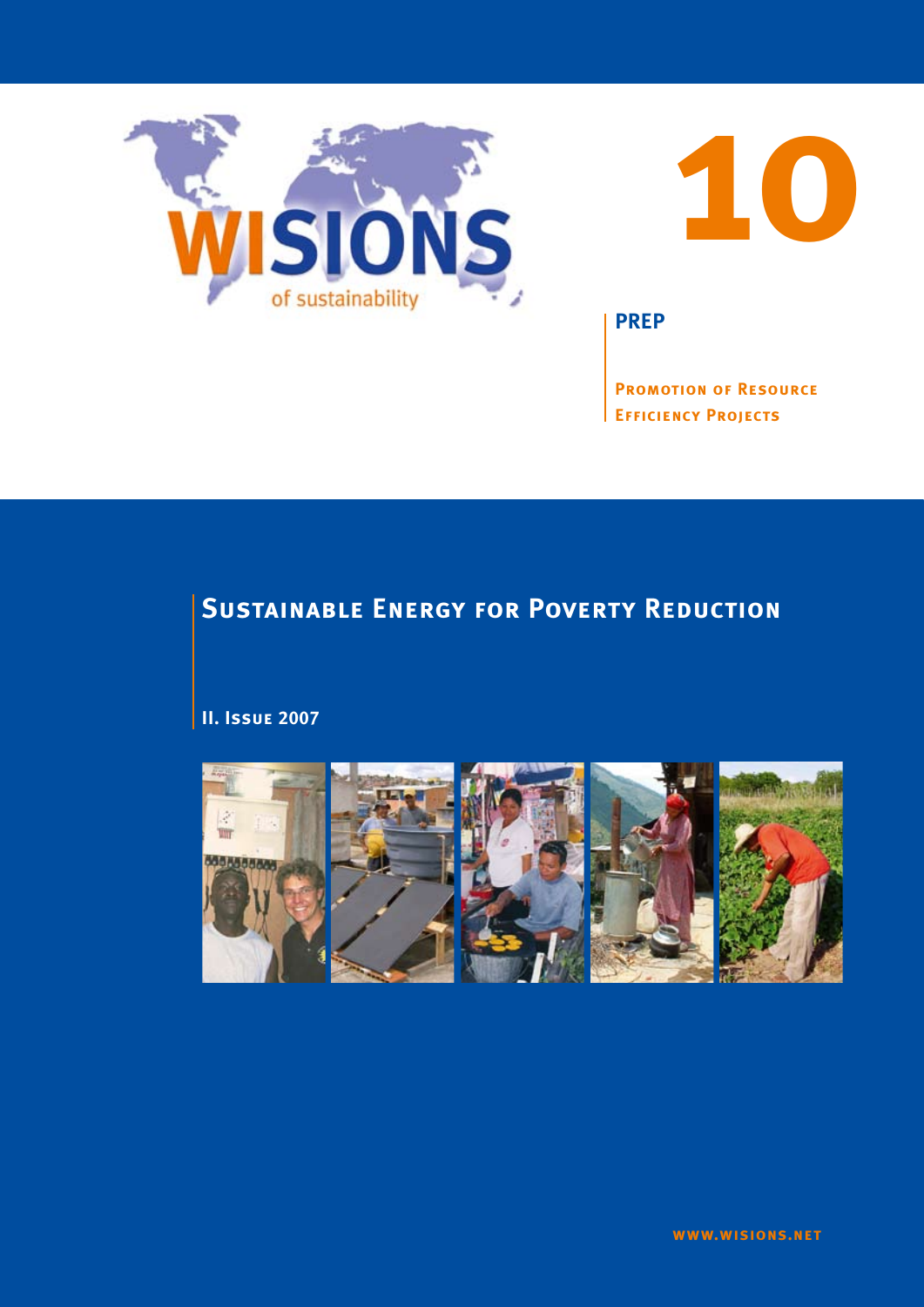# **WISIONS** Sustainable Development is Possible

**WISIONS** is an initiative of the Wuppertal Institute for Climate, Environment and Energy, carried out with the support of the Swiss-based foundation Pro-Evolution, to foster practical and sustainable energy projects.

Sustainable development is possible. Numerous innovative and valuable contributions from different countries, fields and institutions have shown that an appropriate reconciliation of economic, ecological and social factors is not unrealistic utopia. We have made a promising start, but the greatest challenge still facing us in the 21st century is to learn how to use the world's resources more efficiently and in an ecologically sound and socially balanced way.

Progress is being made; however, fifteen years after the UN Conference on Environment and Development in Rio de Janeiro, many people, especially in developing countries, still lack access to resources, clean technologies, and education. At the same time, people's level of resource consumption and means of production remains unsustainable.

To meet global challenges like climate change, water scarcity and poverty, it is necessary to foster projects of potential strategic global importance by supporting them so that they can be implemented locally. Examples of good practice need to be actively promoted to a wider audience.

**WISIONS** promotes good practice in resource efficiency through its publication of relevant successful projects in its Promotion of Resource Efficiency Projects: **PREP**

**WISIONS** also provides consulting and support to ensure the potential seen in visions of renewable energy and energy efficiency can become mature projects through its Sustainable Energy Project Support: **SEPS**



Photo: aboutpixel.de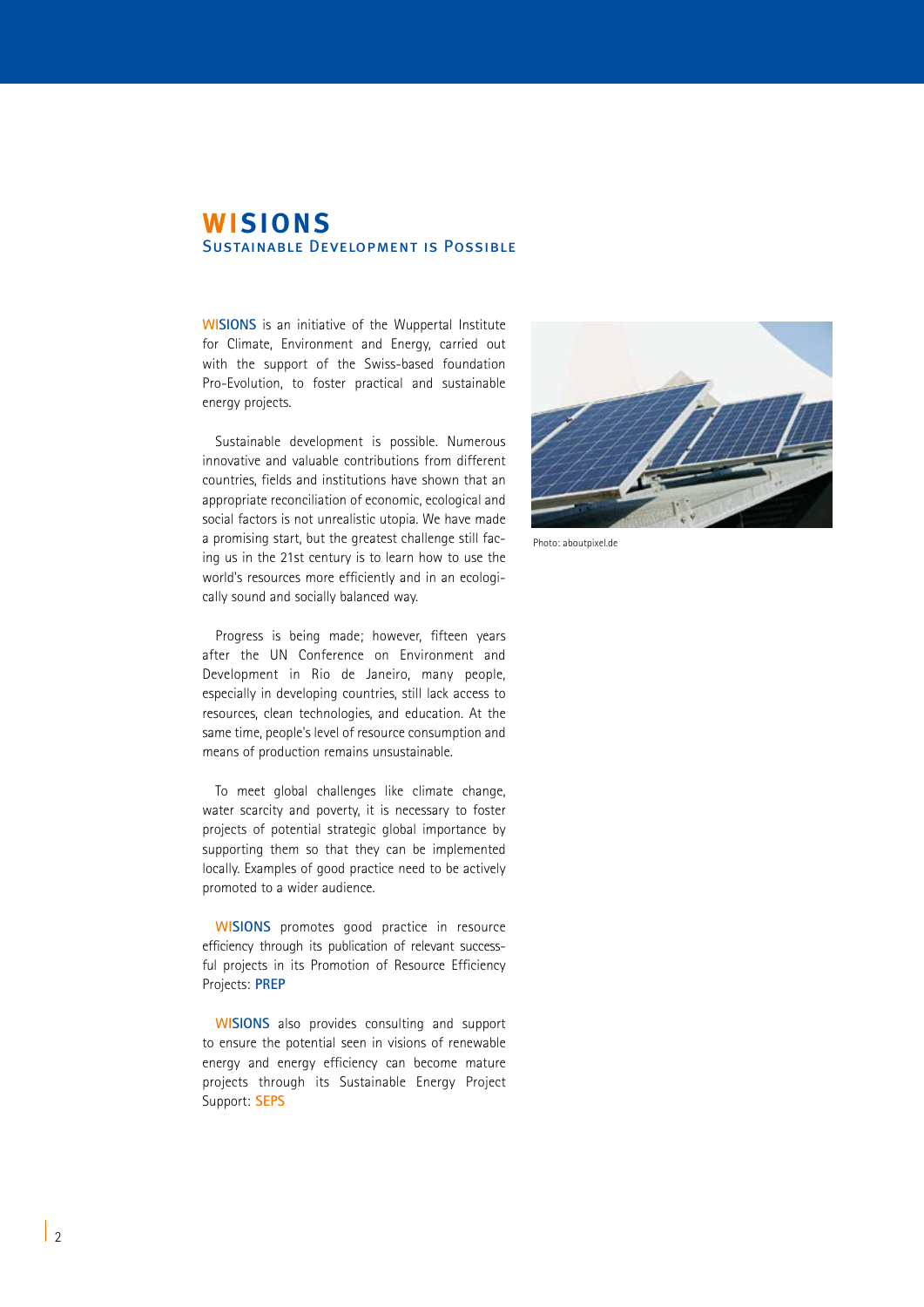# **SUSTAINABLE ENERGY FOR POVERTY REDUCTION**

Progress in reducing poverty has been made; however, there is still a long road ahead. More than one billion people (one in five in the world) still earn less than one dollar a day; another 1.5 billion live on one to two dollars a day. These facts taken together mean that about 40 percent of the world's population constitutes a global poverty class, faced with extreme standards of living.

# **INTERNATIONAL ACTION in order to alleviate povert y**

The Millennium Development Goals (MDGs), adopted at an international level in 2000, set a list of human development objectives to be achieved by 2015. Although energy is not addressed directly in the eight MDGs, it is widely accepted that access to clean and affordable energy is a prerequisite to achieving sustainable development and reducing poverty. Energy is only one determinant of poverty and development, but it is a vital one. Energy supports the provision of basic needs (cooking, heating, lighting, etc.) and creates productive activities (manufacturing, industry, commerce, etc.).

The poor pay more money, or spend more time for energy services, than those who are better off. Because efficient devices tend to have higher initial costs, the poor end up with less efficient devices, which consume more energy for a given level of service. Therefore, a direct improvement in energy services would allow the poor to enjoy both shortterm and long-term advances in living standards.

## **Gender inequalit y**

Women are referred as the best energy managers. This points towards the drudgery of collection of fuel, carrying the head-loads of fuelwood to cover long distances and burning it inefficiently under unhygienic conditions. Maintaining the consistent supply of fuel for meeting daily energy needs is a time-consuming activity, which also restricts the time to utilise for education and productive activities. Therefore, dissemination of efficient and affordable fuel, particularly in rural areas, shows up the possibility of reducing the burden associated with performing the daily household, tasks and time spent on these activities. It helps in enhancing the income opportunities, the possibility of better health and education facilities for women and children, thereby, supports to fulfil the tasks of the MDGs.

## **Contents of the brochure**

In this brochure, **WISIONS** focuses on how sustainable energy use can support poverty reduction. **WISIONS** presents projects from Namibia, Brazil, the Philippines and India that have been successfully implemented, with the intention of further promoting the particular approaches used by these projects. Using a key number of internationally accepted criteria, the main consideration for the selection of the projects was energy and resource efficiency with social aspects being of high additional relevance. The assessment of the projects also included the consideration of regional factors acknowledging different needs and potentials. All projects that fulfilled **WISIONS** application criteria were independently reviewed, and five of them, with the potential to make a significant

impact on global energy and resource efficiency, are published in the following pages. **WISIONS** is pleased to present good practice examples from ambitious projects which have been successfully



Photo: photocase.de: luxxmail@gmx.de

implemented on different continents. All of these projects are appropriate within their local context and have been developed to a level which meets **WISIONS** selection criteria. Although uniquely designed for a particular setting and problem, the projects presented can be adapted to different situations or can provide valuable information from their implementation phase. Links to the illustrated good practice examples shown in the brochure, as well as a couple of other issue-related good practice projects, are available at www.wisions.net.

The selected projects are not intended to represent the only possible courses of action to take in the area of sustainable energy for poverty reduction but they do demonstrate promising approaches.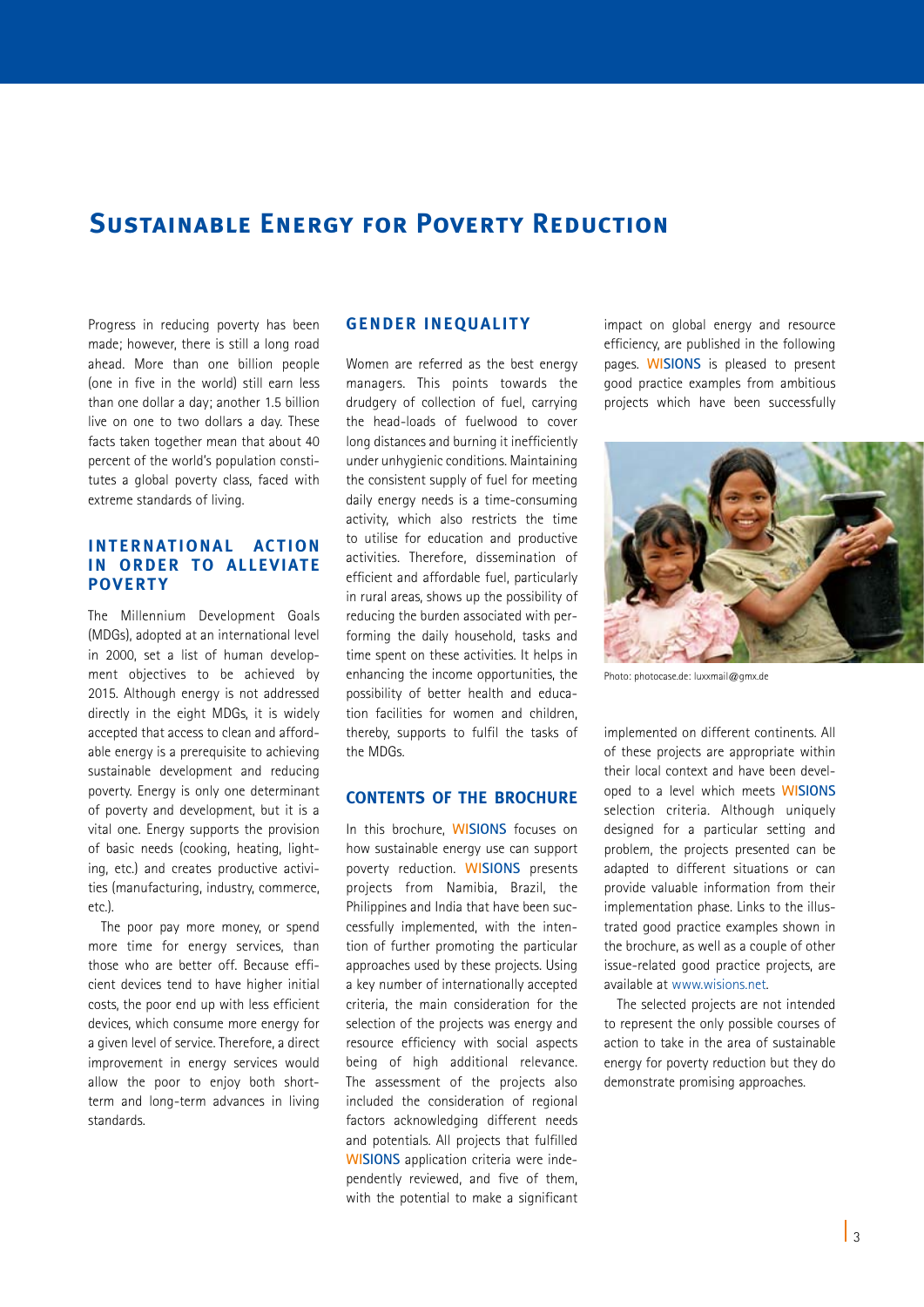# **SOLAR MOBILE PHONE CHARGING – IMPROVED COMMUNICATION FOR OFF-GRID COMMUNITIES**

## **Location:**  Namibia

**Project's Aim:** 

Enhancing off-grid communities' communication opportunities by providing a local charging system for mobile phones and, therefore, avoiding long travel distances

### **Technical Answer:**

A photovoltaic energy system which enables mobile phones to be charged and provides energy for lighting, radio and other services

> **Project's Duration:** From September 2006, still ongoing



Photo: DRFN – Shopkeepers and DRFN representative with the installed solar cell phone charging system.



Photo: DRFN

Namibia has over 600,000 mobile phone users (which is every third citizen); however, only 40 percent of Namibians and 12 percent of the rural population have access to electricity. Therefore, the demand for charging of mobile phones is very high. As a result, small businesses have evolved to provide this service for a small fee (EUR 0.5). However, these businesses are confined to locations with grid access, which forces off-grid community members to travel long distances in order to charge their mobile phones. As grid extension is costly and prone to theft, solar energy technologies provide an affordable and sustainable alternative energy supply.

The first solar home system was established in a shop in an informal settlement in Windhoek. A prefeasibility study assessed the demand for such a service and commissioned the local construction of a prototype. The shop owner now offers 10 terminals

for charging mobile phones, at a rate that is currently set below the market price (EUR 0.4). In addition, the solar energy system provides enough energy to operate lights and a radio.

This project won the "Sam Nujoma Innovative Entrepreneurs Award Competition 2006" in the 'Bright Idea' category.

# **BENEFITS**

The project offers improved access to communications and electricity through the establishment of a sustainable business in an informal off-grid settlement that has a secure client base with a demand for mobile phone charging. This service has improved the living conditions of between 20 and 100 people by providing them with the opportunity of regular communication. In general, the project can facilitate off-grid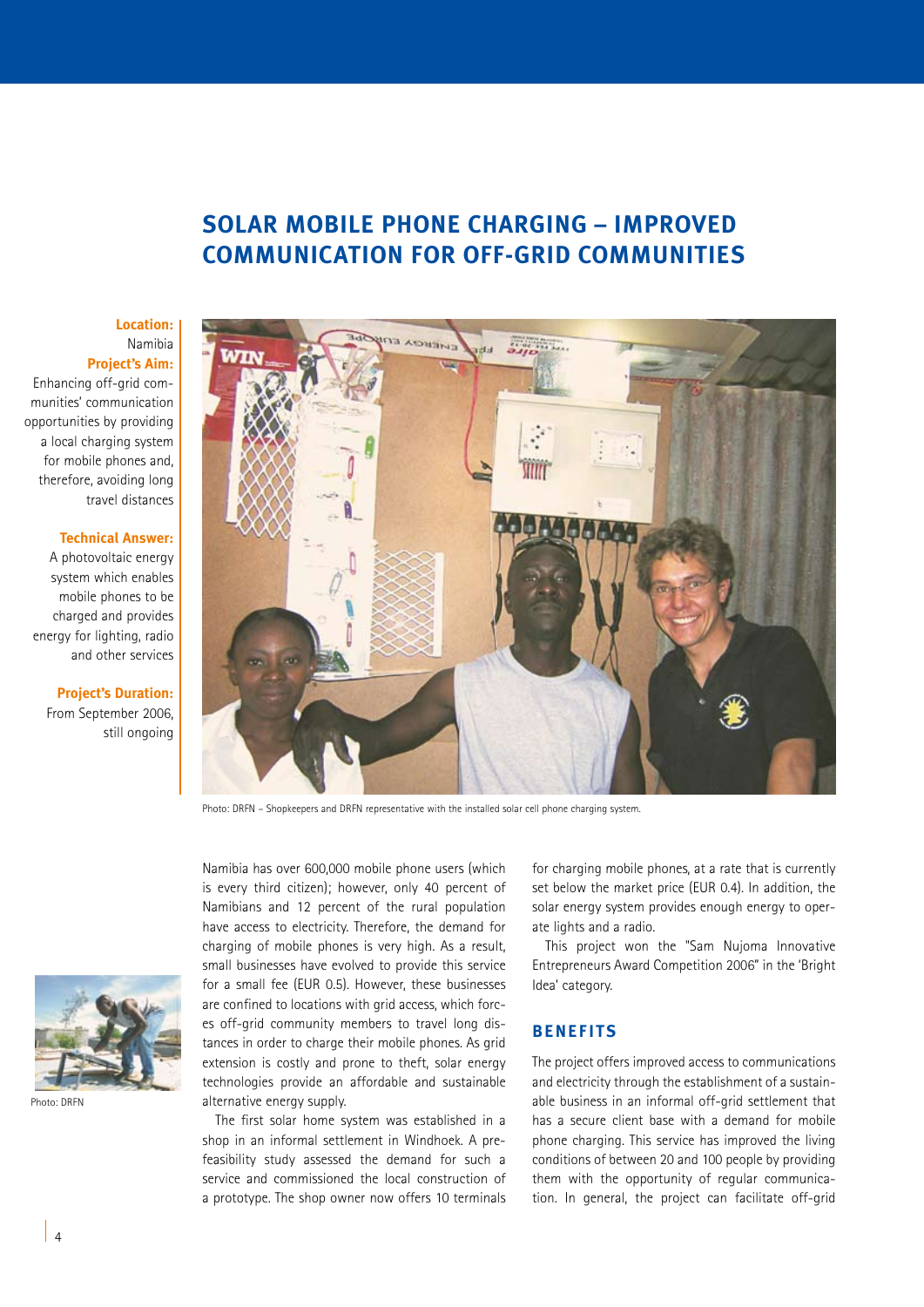businesses through modular expansion by providing additional services such as entertainment, refrigeration and charging facilities for other power tools. This type of expansion can be financed solely by the income generated.

The PV system was locally manufactured, thereby providing local employment opportunities. Other job opportunities will emerge from the higher rate of mobile phone usage as people profit from improved communication and flow of information. Moreover, entrepreneurship and employment from the collection of old batteries and the resale of these to the manufacturer will arise.

# **SUSTAINABILITY**

The sustainability of the project is guaranteed as the electricity is 100 percent renewable and, after the initial investment, no further energy or financial input is needed. In addition, the system has run without any faults since its implementation in October 2006 and the lifespan of the solar panel exceeds 7 years, which keeps the maintenance costs low and reduces the risk of loss of income.

The demand for electricity will increase over time due to the fact that access to electricity is a precondition for development and, also, because it is acknowledged that there is a high demand for such services.

Furthermore, the project encourages energy efficiency because the possibility of generating income from the PV system acts as an incentive to avoid wastage of energy by e.g. unnecessary lighting, radio usage, etc.

# **TECHNOLOGY**

The project is based on PV technology. The system operates on a 20Wp PV module and includes two lights, a socket for a 9V radio and 10 mobile phone charging terminals. The system can charge about 20 mobile phones per day and also provide energy for lighting and a radio.

## **FINANCIAL ISSUE S**

The purchase of a solar home system requires a capital investment of EUR 500, with a pay back period of 5.3 months if only 50 percent of the capacity is used. This rate of return makes the system highly lucrative and allows for investment without the need for external funding or subsidy. However, existing community based saving or micro credit schemes can help to minimise any concerns regarding potential inability to repay the loan.

# **OBSTACLE S**

The project did not face any major challenges. However, it is important to assess the market demand before implementing a solar home system, because the project's success clearly depends on the need for the services offered.

In contrast to the potential security risks associated with grid-lines, which are not under the direct control of the owner, the PV panel's security is higher. The implementation of the system within owner-operated shops ensures that control mechanisms are in place; however, theft is still a potential obstacle.

# **REPLICABILITY**

The solar home system is a stand-alone technology which can be installed anywhere with a few modifications. The low initial investment, together with the short pay back time and guaranteed income generation, are good indicators for replication. This has been proven by

the fact that the shop owner has invested in an additional PV system and has also been able to lease the technique to other shops.



Photo: DRFN — Unelectrified informal settlement.

Although investment is feasible without any external support, the project is trying to involve Namibia's three mobile telecommunication providers to accelerate dissemination. The aim is to persuade the companies to roll out basic solar systems that are entirely funded by private companies. The combination of advertising opportunities and social responsibility constitute the companies' motivation to buy into this scheme.

### **CONTACT**

### **Desert Research Foundation of Namibia**

Mr Robert W Schultz e-mail: robert.schultz@drfn.org.na URL: www.drfn.org.na

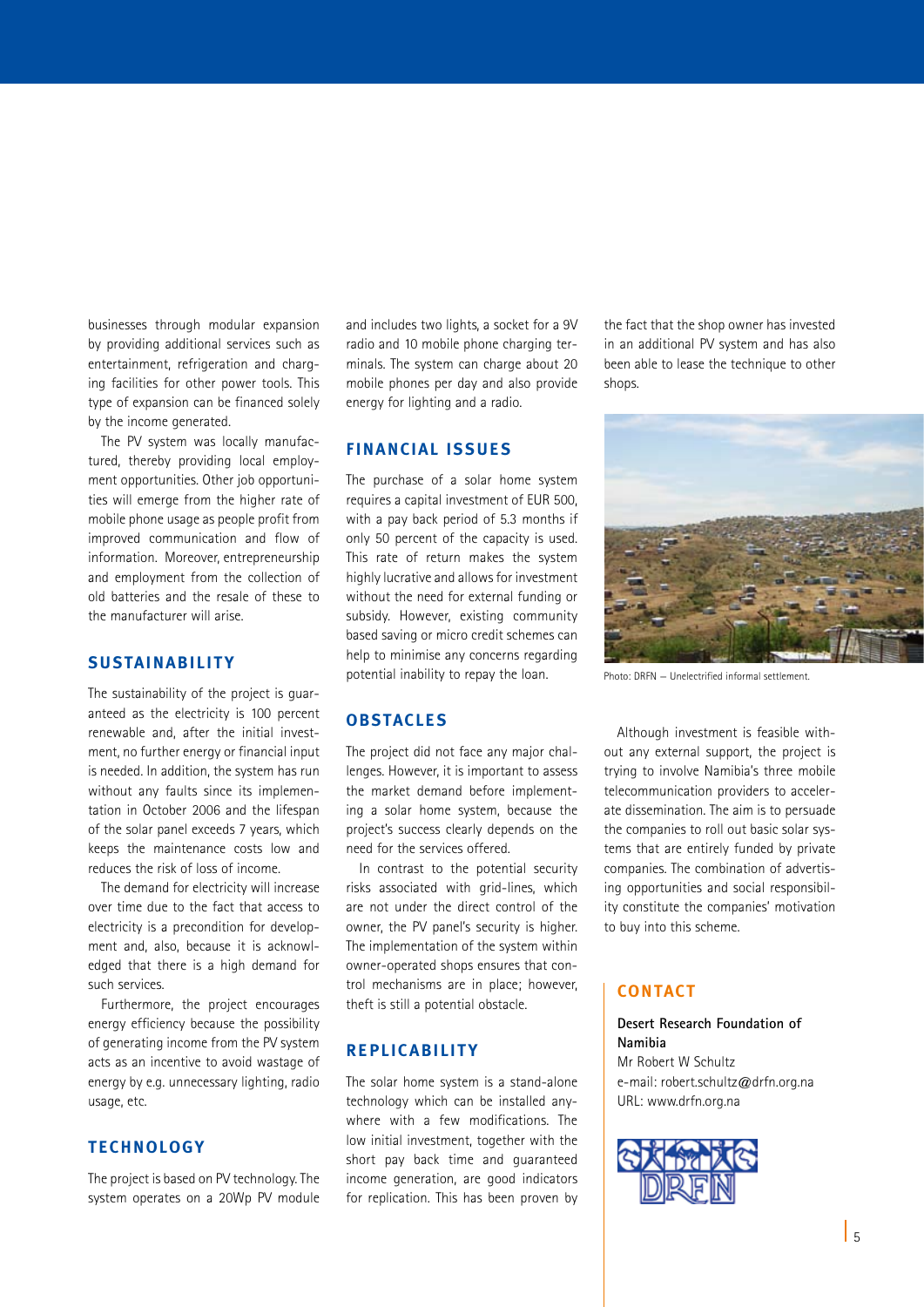# **BRAZILIAN FAMILY AWARENESS PROGRAMME PROMOTING THE POSITIVE USE OF SOLAR THERMAL ENERGY**

### **Location:** Brazil

# **Project's Aim:**

To develop and disseminate a low cost solar thermal water heating system especially designed for poorer Brazilian families

### **Technical Answer:**

Solar thermal heating system, build in the do-ityourself mode and adapted to Brazilian needs and made from locally available and affordable products

### **Project's Duration:**

From 1992, will be ongoing until 2014



Photo: Sociedade do Sol



Photo: Sociedade do Sol — Typical houses in the outskirts of São Paulo.

At the exhibition linked to the 1992 Earth Summit in Rio, Sociedade do Sol took the opportunity of presenting their belief that every Brazilian family has the right to own and use a solar water heater. This concept emerged firstly from the fact that Brazil is one of the countries with the highest rate of solar radiation and, secondly, because there have been problems concerning grid electricity in Brazil. In the evening hours more than 20 percent of the power demand is used to heat water for personal hygiene, increasing the power demand to more than 35 percent of the daily mean. Thirdly, by complementing the energy used in electrical showers with solar thermal energy showers, the families' energy expenses could be reduced by between about 25 percent and 40 percent. This represents a significant increase in income, especially as about 85 percent of the Brazilian population is extremely poor.

As the consequence, the project has developed a low cost option for solar thermal heating for a household of 4 to 6 people based solely on local home building

materials and adapted to the needs of Brazilian families. Since 2006 the technology has been disseminated as a freeware technology that can be easily built by the families themselves and costs only about 10 percent of a regular system. Since the construction of the prototype the project has been focusing on capacity building and awareness raising.

Recently, Sociedade do Sol received the Brazilian Philips Simplicity Award.

# **BENEFITS**

The energy saved by using the solar heater system has many positive impacts. On the one hand, families are able to increase their income through decreasing energy costs, which enables them to invest in other activities e.g. education. On the other hand, less pressure is put on grid electricity and, therefore, maintenance costs will decrease. The associated decrease in the use of grid electricity will also make expressive savings in  $CO<sub>2</sub>$  emissions and avoid part of invest-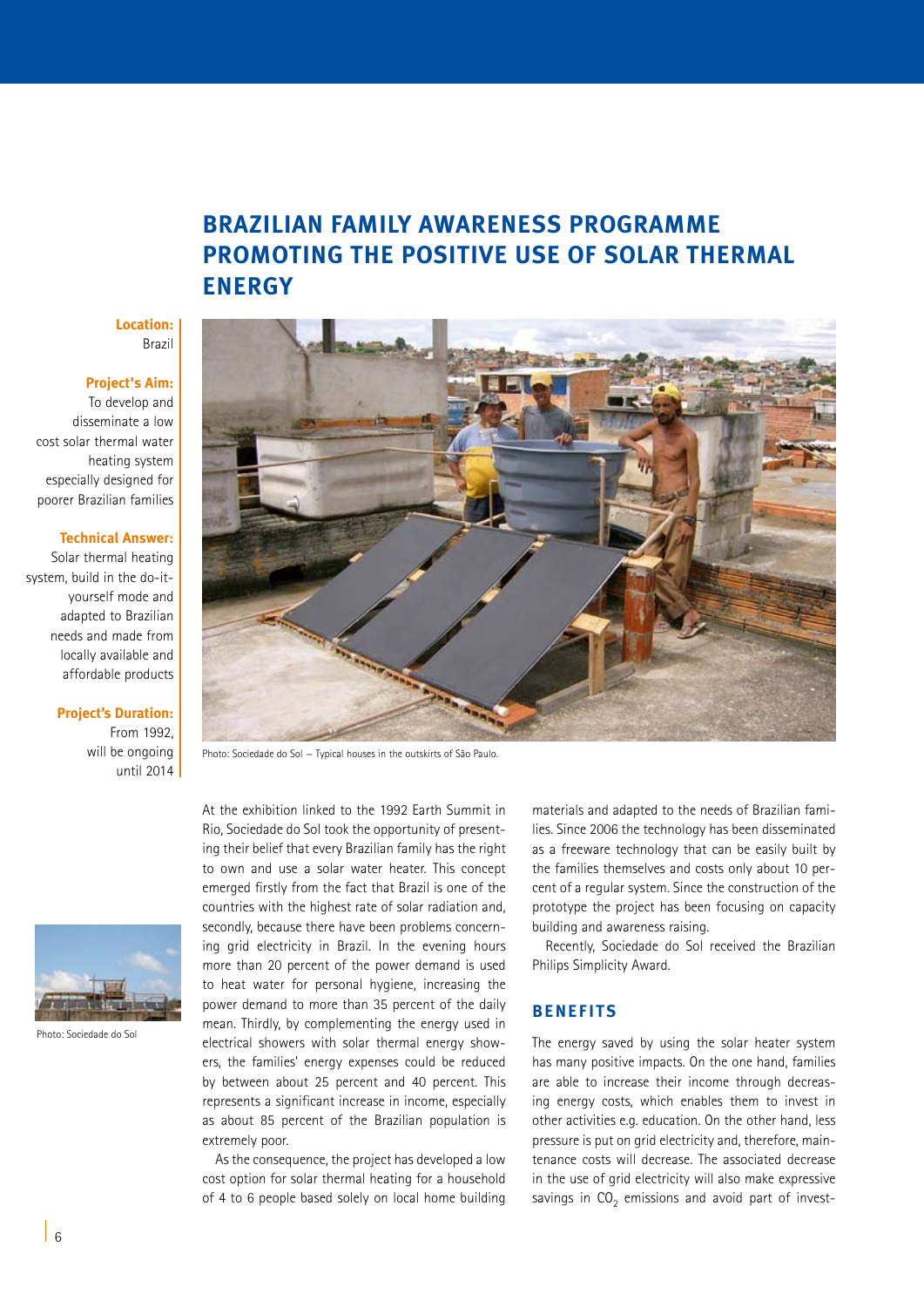ment needs in hydro or thermal electrical plants with their negative impact on environment and society.

The assembly of one solar system encourages others in the neighbourhood to set up their own installations. Due to the simplicity of setting up the system, there are opportunities for anyone – but particularly for plumbers – to generate additional income through entrepreneurship. To date, more than five small factories assembling the solar installations have been established.

Sociedade do Sol has developed a demonstration site giving information about the solar system and its installation. Furthermore, the organisation works together with schools raising awareness amongst children about the GHG problem and demonstrating possible solutions, e.g. the solar thermal system, solar cookers, and water re-use systems. By reaching and informing the children in this way, Sociedade do Sol aims to disseminate information about solar energy as widely as possible.

# **SUSTAINABILITY**

The project is sustainable as it is finely adapted to the needs of Brazilian families, as well as to the financial constraints that a family might face in obtaining a regular solar water heater. Because of the simple construction, the local availability of the components and the low initial investment, the technology is affordable for even the poorest families in Brazilian society and offers a constant return over many years.

# **TECHNOLOGY**

The solar thermal system consists of technology comparable to conventional solar thermal systems; however, the compo-

nents used here are simplified, combining 3 thermoplastic panels and widely used water storage tanks of approximately 250 litres. The physical disposition of this heater is similar to the regular one, where the insulated water storage stands above the panels, inducing a natural process of water circulation as long as the sun is shining.

# **FINANCIAL ISSUE S**

The costs are kept to a minimum (around EUR 100 per system); however, as the materials used are very common many households already have them in storage. In general the costs of the solar heater do not exceed 10 percent of a conventional one.

# **OBSTACLE S**

In the beginning, the construction of a simple and low priced solar heater was a challenge and development took about 10 years. The second obstacle that the project faced was how to promote itself widely to families across Brazil, in particular to the poorest sector. These groups (about 26,000,000 families) usually lack access to media, books, magazines and  $T_{\rm M}$ 

However, as a result of good media relations, the involvement of teachers, pupils and students through intensive courses and presentations, combined with the establishment of a comprehensive demonstration site where interested parties can learn about the construction of a heating system and have their questions answered by volunteers, about 7,000 families have already installed the solar heating system.

Opposition from formal solar heater manufacturers remains an obstacle.

# **REPLICABILITY**

The project was designed in such a way that it could be replicated either on an individual or entrepreneurial level. The low initial investment costs and the abundant local availability of the components make the technology easy to reproduce. Technical support is available from Sociedade do Sol – either via the demonstration site, online or personally – enabling challenges to be overcome.



Photo: Sociedade do Sol — Presenting the black painted PVC collector.

# **CONTACT**

**Sociedade do Sol (SoSol)** Mr Augustin T. Woelz e-mail: info@sociedadedosol.org.br URL: www.sociedadedosol.org.br



**SOCIEDADE DO SOL**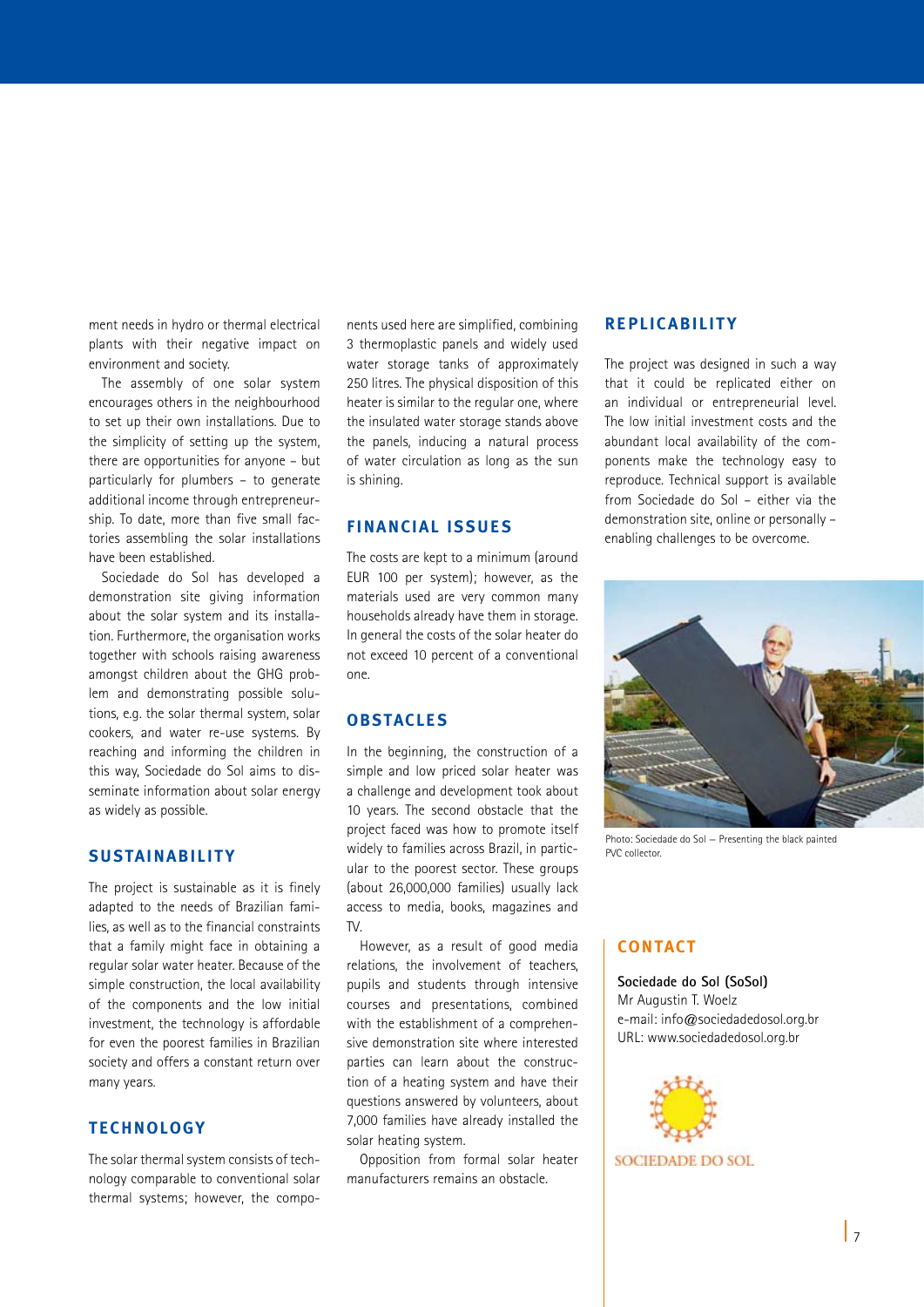# **AMBULANT FOOD VENDORS: ENERGY EFFICIENT STOVES AND HYGIENIC, HEALTHY FOOD**

#### **Location:**

Manila, Cebu and Davao, the Philippines

#### **Project's Aim:**

To reduce expenditure on energy for cooking

### **Technical Answer:**

Provide fuel saving and energy efficient improved cooking stoves

### **Project's Duration:**

February 2006 — June 2006



Photo: Approtech Asia — AFVs using the MABAGA stove.

A study conducted by Approtech Asia on "Enabling Urban Poor Livelihood Policy-making: Understanding the Role of Energy Services" under the DfID KaR showed that energy for cooking in food microbusiness accounts for 30 percent of the expenses of female ambulant and street food vendors. Most of the ambulant food vendors (AFVs) do not have any training and are dependent on loan sharks for their day-to-day capital, with interest rates of 20 percent paid in equal daily instalments for a period of between 1 and 60 days.

In 2006, Approtech Asia, with assistance from UNDP REP-PoR, introduced a fuel saving, energy efficient MABAGA charcoal stove and provided microfinance assistance to over a hundred food vendors in the cities of Manila, Cebu and Davao to free them, either instantly or gradually, from their dependence on loan sharks. Capability-building training activities were conducted in the areas of food micro-business management, record keeping and basic accounting, food hygiene and sanitation, meal planning and

![](_page_7_Picture_12.jpeg)

Photo: Approtech Asia — Original MARAGA stove

food processing, solar water disinfection and more. Only those who completed all training courses were eligible for the improved cooking stove, microfinance facilities, food cart, health card or certification from the City Health Office. By the end of the pilot stage, 124 ambulant food vendors from the initial 178 who joined the orientation meeting had completed the 5 training courses.

### **BENEFITS**

During the pilot stage, the AFVs who used the improved cooking stoves reported savings in cooking energy of between 30 percent and 70 percent for cooking the same quantity of food, compared to their previous use of traditional charcoal stove, kerosene and LPG.

The improved cooking stoves can bring tremendous social benefits as the AFVs gain self-confidence and self-respect. Additionally, the relationship in the family and among AFVs has improved; now there is a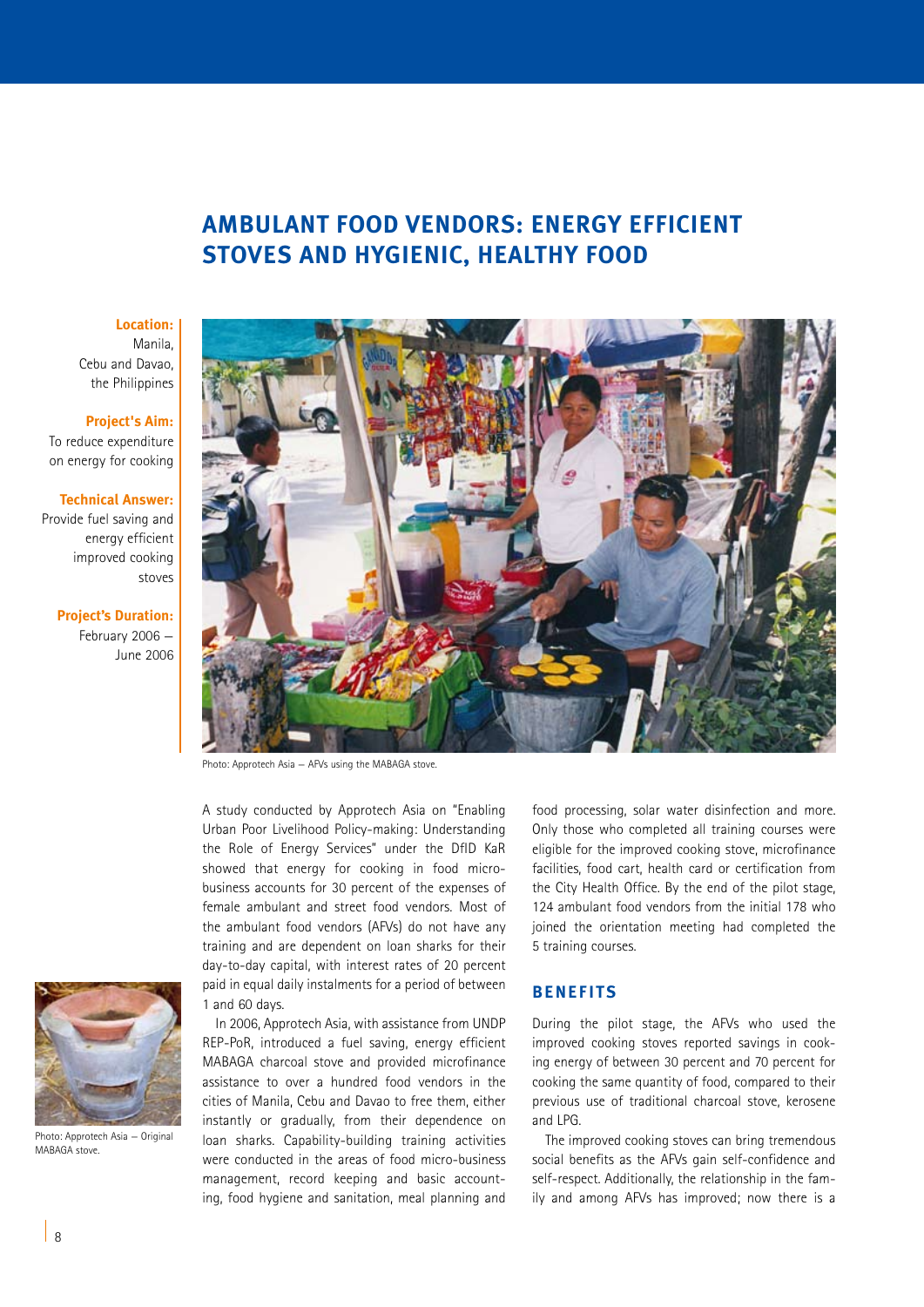greater focus on cooperation rather than on competition.

During the baseline survey, those who complained of eye irritation and other health problems after cooking using traditional charcoal stove, kerosene and LPG for 6 to 24 hours were very positive about their experiences of the improved cooking stoves. They no longer suffer from these health problems because they are no longer exposed to the direct heat from the stoves.

The customers also benefit as the street food is now prepared hygienically, with AFVs using aprons, hand gloves and hairnets and now being aware and more cautious on food safety. Healthy drinks from fruit and vegetables are supplied and solar energy is used to disinfect water for drinking and juice, instead of boiling it using charcoal or fuelwood and buying bottled water.

### **SUSTAINABILITY**

After the completion of the pilot stage, there were still more AFVs requesting training and assistance. The vendors promoted the MABAGA charcoal stove and sold over 500 units in six months to their neighbours, customers and government employees who came to buy the stoves after learning about the savings to be made in cooking energy and the associated health benefits.

The micro credit facility is almost self-financing and, with the increase in number of AFVs and their contributions to sustain their activities as an organisation, it will eventually become self-supporting.

The partnerships with the City Health Office, Education, Philippine Commission for the Urban Poor, ESLA Cooperative, non-government organisations, the women in science and technology, inventors' organisations, and micro-finance institutions ensure the sustainability of the project.

### **TECHNOLOGY**

In this project improved MABAGA cooking stoves based on modified Thai bucket stoves and New Lao bucket stoves promoted by the Asian Regional Cookstove Program (ARECOP) are used to benefit the AFVs. The fire is steady and is not blown by the wind or air, with the result that the heat is contained and concentrated at the bottom of the pot. The heat efficiency is high and, therefore, effective in cooking fried food and in reducing the cooking time. Further improvements have been made to the MABAGA stove based on feedback from users such as the AFVs. A sliding door in the air inlet was included to control and regulate fire and save fuel or avoid the burning of cooked food.

The amount of charcoal used decreases due to the use of high quality charcoal produced from improved charcoal kilns and the production of high quality charcoal is integrated with sustainable tree lot farming or an ecologically sound forestry programme with community and government support.

### **FINANCIAL ISSUE S**

The total cost of the project was US\$ 42,000 (UNDP REP-PoR) + US\$ 18,000 (Approtech Asia), which included the capability-building training activities, improved cooking stoves, kiosks with solar water heaters for disinfecting the eating utensils, acquisition of health cards etc.

The revolving capital of the micro credit facility was initially US\$ 7,000 in March 2006 and has now accumulated to over US\$ 15,000.

### **OBSTACLE S**

Most of the impoverished female food vendors in urban areas have no legal status and no business permit. This may have contributed to significant obstacles such as weak or non-existent legislative support, and to corruption.

![](_page_8_Picture_16.jpeg)

Photo: Approtech Asia

# **REPLICABILITY**

Local Government Units such as the City Health Offices and other implementing partners recommend the replication of the project in other cities, especially those in emerging areas. Currently, the number of participating AFVs is expanding and the replication of the project in two additional cities in Manila is under development.

# **CONTACT**

#### **Approtech Asia**

Ms Lumampao Feri e-mail: fglumampao@yahoo.com, fglumampao@approtech.org URL: www.approtech.org

![](_page_8_Picture_23.jpeg)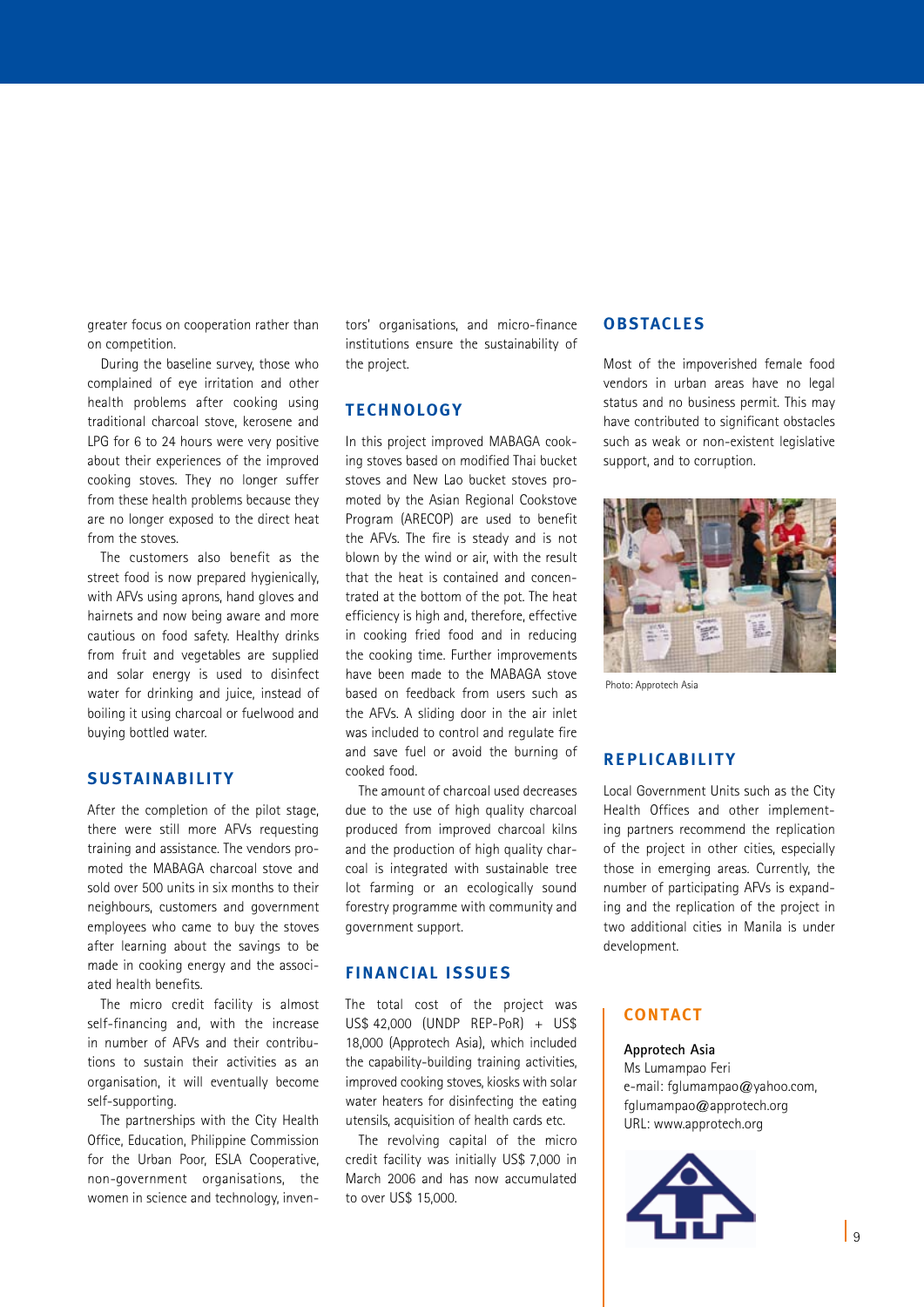# **SAVING WOMEN'S TIME AND ENERGY: AN INITIATIVE TO REDUCE DRUDGERY AND EMPOWER IMPOVERISHED MOUNTAIN WOMEN**

# **Location:**

Himachal Pradesh, India

### **Project's Aim:**

To reduce the daily drudgery of impoverished mountain women

### **Technical Answer:**

Replace the use of firewood by introducing LPG cookers, pressure cookers and hamams

### **Project's Duration:**  From November 2002, still ongoing

![](_page_9_Picture_8.jpeg)

Photo: Jagriti — Using a hamam.

![](_page_9_Picture_10.jpeg)

Photo: Jagriti

Ongoing drudgery reducing initiatives of the Community based organisation Jagriti are built on the following growing realisation: if women in mountain societies are to begin on the long road to empowerment, they need to be gradually (and quickly) freed from the routine drudgery that takes up a good part of their day. In the mountains, the dependence of most households on firewood for cooking and heating is generally acknowledged. For women, the burden of gathering firewood is relentless. The deforestation that has taken place in recent decades has exacerbated the situation. This burden, added to women's reproductive role, confines women to their homes, effectively barring them from any active participation in community social life.

The main objective of this project is to reduce the daily drudgery of impoverished mountain women. As a result of the changes that have been implemented, women and girls now spend less time and energy in

gathering firewood, in cooking and washing blackened utensils and in heating water in inefficient ways. On another level, the accumulated time saved by the women can now be productively used to learn skills that help generate additional income, to group together to save money and to establish small individual or group enterprises. Even more importantly, the time may be employed to discuss, and participate in, community social development work, or simply used for leisure.

In December 2003 the project started to distribute an LPG package (comprising a gas stove, a regulator with a pipe, one igniter and one LPG cylinder) to those women who were members of Women's Savings & Credit Groups. This intervention was supplemented by the allocation of pressure cookers in July 2004 and was further consolidated by the distribution of hamams (local water heating devices) in November 2005.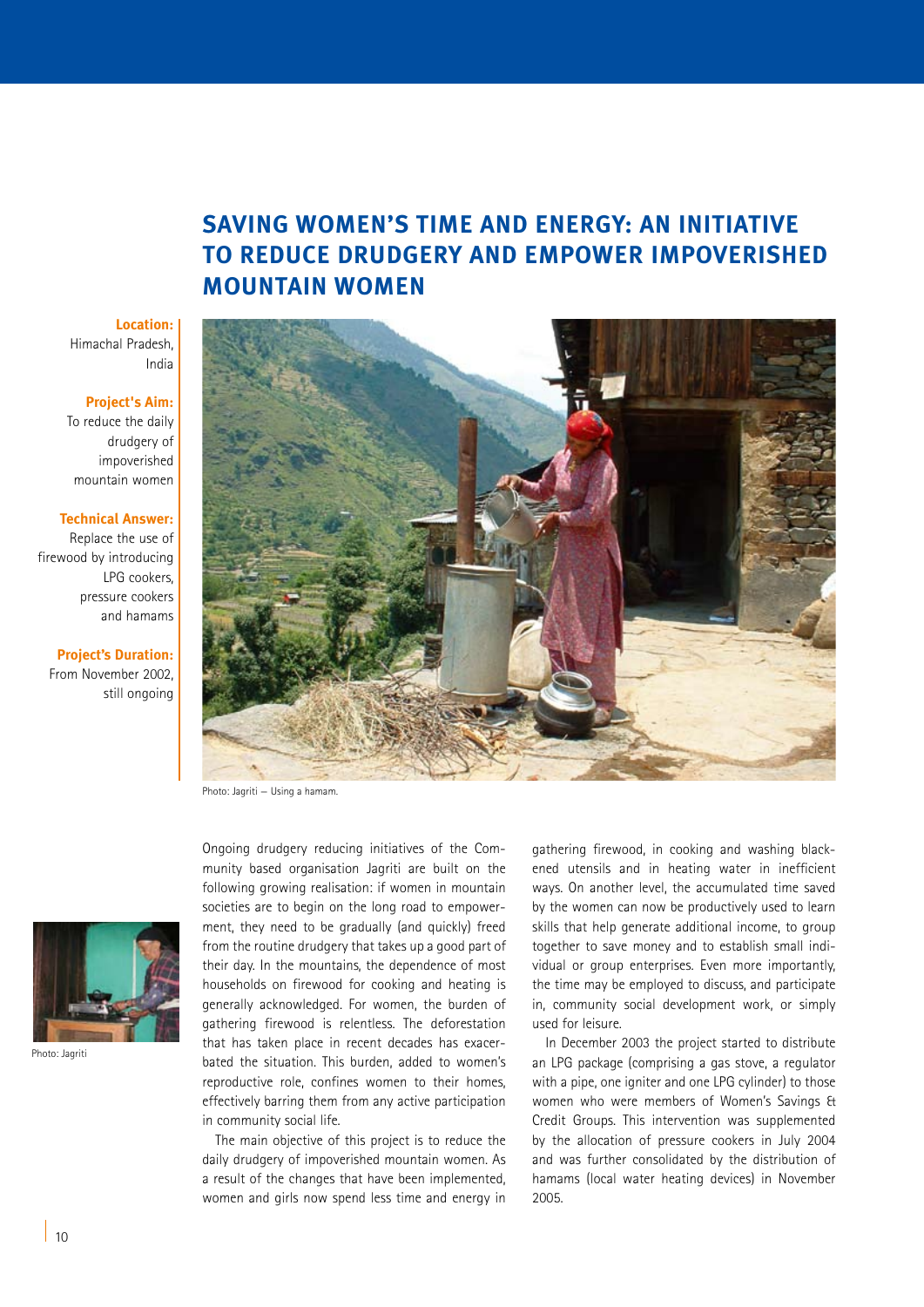### **BENEFITS**

The preferred firewood in the valley is green oak, a slow growing tree that is difficult to regenerate. Reducing its use as firewood has greatly benefited this species. In the hamam, dry, fallen pine needles and cones can be used and where these are collected, the risk of forest fires is reduced, especially around areas of housing. Additionally, the use of LPG leads to an almost smoke-free environment in kitchens with the associated obvious health benefits, which especially affect women and girls.

### **SUSTAINABILITY**

The main indicator for sustainability is the fact that the project has survived for three years beyond its initial funding phase, which was from 2001 to 2004. Not a single woman member has, so far, discontinued the use of LPG. The hamam initiative was introduced after this initial funding period.

These cooking devices free up to 5 or 6 hours per day for the women. The daily trips to the forest are reduced to between 1 and 4 trips per week. Heating 25 litres water in the hamam needs 2 kg of agricultural waste/twigs compared to between 10 kg and 12 kg of fuelwood. The time saved helps women generate income to pay for LPG, the use of which frees up more time as well as greatly reducing the effort of gathering firewood.

# **TECHNOLOGY**

Until now (June 2007) 383 LPG connections, 207 pressure cookers and 362 hamams have been distributed. The enthusiastic response from the women and their willingness to share the costs has helped Jagriti to expand and strengthen the drudgery reduction initiative over the years.

# **FINANCIAL ISSUE S**

While there is an initial inducement of subsidy, its proportion is gradually reduced with a lower subsidy for the hamam (20 percent of the costs) than for the LPG (40 percent). As women members save and earn more, their willingness to pay increases, as observed in the case of the hamams, where members bear 80 percent of the cost. In total, the LPG package, the pressure cookers and the hamams cost the women Rs 2200 (EUR 43) (with the level of subsidy being Rs 1200 (EUR 23)).

In addition, women members are gradually, but consistently, accumulating savings. Intra-loaning within groups and the income from small enterprises set up to produce and market products such as milk and cheese, vermi-compost or honey have further added to the groups' bank balances. Even small improvements in their economic status make women more enthusiastic about group activities and learning new skills.

### **OBSTACLE S**

The high initial costs of LPG were a big barrier to its adoption by the poorer households that were targeted by the project. Negotiating with stove manufacturers to offer lower price on bulk buying, with LPG dealers to lower security deposit for the LPG cylinder, to waive charges on items such as tubes and to provide free igniters reduced the costs.

Concerns that were raised by the women about the possibility of gas cylinders or pressure cookers exploding had to be overcome by demonstration. It was also difficult to convince women that using LPG was actually cheaper than

other fuels including firewood once the cost of collection was taken into account. Eventually, persuading a few women to use LPG and share their experiences proved more convincing than presenting calculations. Once a few women in a group began to use LPG and share positive feedback, the demand surged.

![](_page_10_Picture_15.jpeg)

Photo: Jagriti

### **REPLICABILITY**

Across the mountain region of Himachal Pradesh, the geo-physical and sociocultural format is similar. Women form the backbone of its rain-fed, agropastoral economy. Mountain women everywhere are overburdened with daily chores and, therefore, the possibility of less strenuous work and greater social mobility is instantly appealing. In that sense the drudgery reduction initiatives of Jagriti are suitable for replicability.

### **CONTACT**

### **Jagriti**

Ms Mamta Chandar e-mail: mamta@jagritikullu.org URL: www.jagritikullu.org

![](_page_10_Picture_22.jpeg)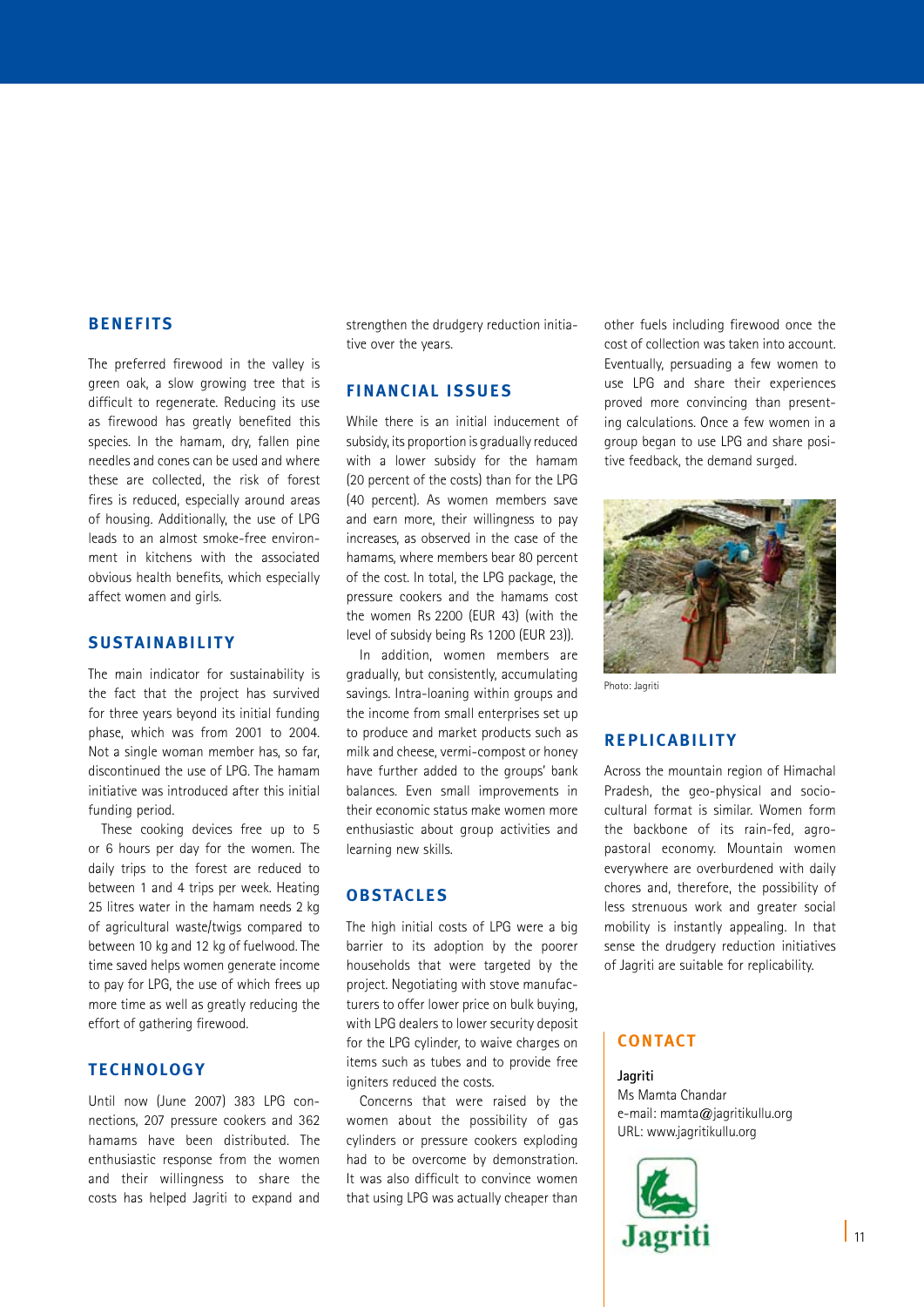# **IRRIGATION DRIVEN BY RENEWABLE ENERGY– EFFICIENT TECHNOLOGIES FOR PROMOTING RURAL DEVELOPMENT AND ENTREPRENEURSHIP**

### **Location:** Brazil

# **Project's Aim:**

To support rural development and entrepreneurship by increasing agricultural production through an efficient irrigation system driven by renewable energy

### **Technical Answer:**

Use of photovoltaic and bio diesel water pumps to improve local irrigation systems

**Project's Duration:**  June 2003 – December 2008

![](_page_11_Picture_7.jpeg)

Photo: D. Cesano — Agents of Water Citizenship in Valente, being disseminators of PV pumps and good practice in water management.

![](_page_11_Picture_9.jpeg)

![](_page_11_Picture_10.jpeg)

# **AMBIENTEITALIA**

![](_page_11_Picture_12.jpeg)

The semi arid north-eastern region of Brazil is severely under-served by water irrigation systems. In addition, it is affected by periodic droughts. Therefore, local farmers are confronted with serious problems relating to water availability and effective irrigation. Until now, traditional irrigation techniques such as trenches and inundation have proved inefficient, leaving farmers to survive at subsistence level. Although artificial ponds are present, this water is rarely used due to a lack of high yield pumping systems. By improving irrigation, agricultural production will increase significantly enabling the farmers to sell surplus at local markets.

REDEH, SouthSouthNorth and Ambiente Italia together with CO2nnect in collaboraton with La Guardia Foundation and Econengenho Institute aimed to develop a fully replicable model that addressed issues of technical, social, economical and ecological sustainability and replicability. The project consisted of two phases. While strategies concentrating on awareness raising and capacity building were the main focus of the first phase, the second phase was dominated by the implementation of 5 pilot projects.

In total 3 pumps were installed, one PV pump serving 1 family farmer and 1 bio diesel pump serving 4 family farmers. These pumps have been connected directly to small-scale drip irrigation systems of 500  $m<sup>2</sup>$  to 1000  $m<sup>2</sup>$  aiming at increasing local agricultural production. The progress was monitored in relation to social, technical, economical and environmental factors that could influence the project's success and opportunities for replication in the region.

### **BENEFITS**

The project, which is based on the sharing of experiences and mutual learning among farmers, has increased cohesion within the community thereby enhancing agricultural output, raising employment levels and improving technical skills. It is expected to increase job efficiency as working hours under the new system have been halved. As a consequence, these increased benefits of agriculture offer new opportunities to the local youth with the result that they are less likely to move away to urban areas in search of employment.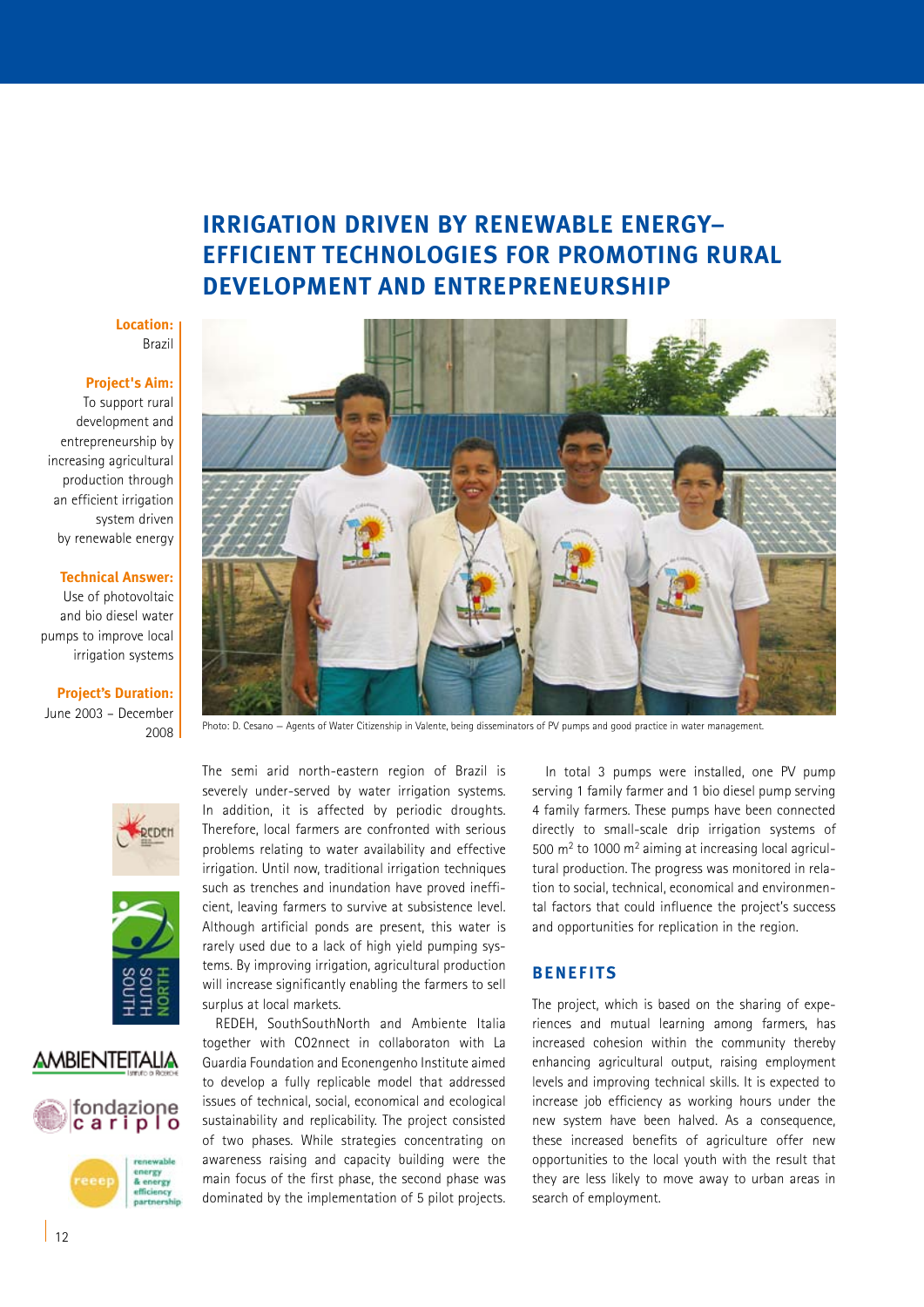# **SUSTAINABILITY**

By using the best technological option in terms of price and quality, the technological sustainability of the project has been assured through the establishment of a commercial partnership with national technology providers. This will also be relevant for the replication phase. The technical partners of the project have provided a user's manual for implementation and maintenance, which will include also lessons learnt, and that enables the farmers to manage the irrigation system themselves. This ensures that the project will continue after the pilot phase. It is predicted that the project will be a success, as the level of interest among the farmers is already high and still on the increase.

# **TECHNOLOGY**

Either a PV or a bio diesel water pump supplies a drip irrigation system. The advantage of the bio diesel water pump is that it can be shared among users and the investment costs are lower compared to a PV water pump, which is difficult to move and, therefore, remains in a fixed place. For these reasons the PV system is used preferably in situations where a single farmer has limited access to agricultural fields (an area of less than 2,000 m<sup>2</sup>) and no access to electricity.

![](_page_12_Picture_4.jpeg)

Photo: D. Cesano — Increase in agricultural productivity after the use of irrigation in Pintadas.

# **FINANCIAL ISSUE S**

The cost of the project and the payback time depends on several factors such as size, type of culture, capacity of the farmer to master the technology and maintenance. For a 500 m2 drip irrigation system driven by a bio diesel water pump the costs are around EUR 500, while the same system driven by a PV water pump costs between EUR 1,100 to EUR 1,850, leading to payback times of 3 to 7 years. With an estimated income of about EUR 200 to EUR 500 from the sale of beans, and considering that part of the income needs to be used for the farmers themselves, the development of a micro credit scheme over a period of 3 to 7 years seems possible. The use of high value cultures such as spices could decrease the payback time to 2–3 years, always depending on the local social, technical and environmental conditions.

# **OBSTACLE S**

During the implementation process several obstacles were evident. The most important challenge was to find a technical solution at a cost of less than EUR 3,000 per integrated system to include the drip irrigation and the water pump driven by renewable energy. This upper limit was necessary in order to take advantage of a micro credit scheme. Furthermore, the identification of appropriate technology partners presented a challenge. Access to a local market and the option to sell products with a certain threshold to limit the pay back time is also mandatory for the project's success if subsidies are not available.

# **REPLICABILITY**

The project can be fully implemented in areas where agriculture is still under development and no irrigation technique is applied. The willingness of the farmers and the community to collaborate concerning micro credits, as well as access to a local market where the surplus can be sold, are also important factors. On a technical level, the farmers should have

![](_page_12_Picture_12.jpeg)

Photo: D. Cesano — Tonho, one of the beneficiaries of drip irrigation systems and bio diesel water pumps in Pintadas.

access to at least 1000 m3 of water per year for irrigation. This amount includes precipitation. Additionally, it is important that the quality of the water is good enough to avoid clogging in order to keep maintenance costs low.

# **CONTACT**

### **CO2nnect / REDEH**

Mr Daniele Cesano; Mrs Thais Corral e-mail: daniele@co2nnect.com; thaisc@redeh.org.br URL: www.co2nnect.com; www.redeh.org.br; www.southsouthnorth.org; www.ambienteitalia.it

![](_page_12_Picture_18.jpeg)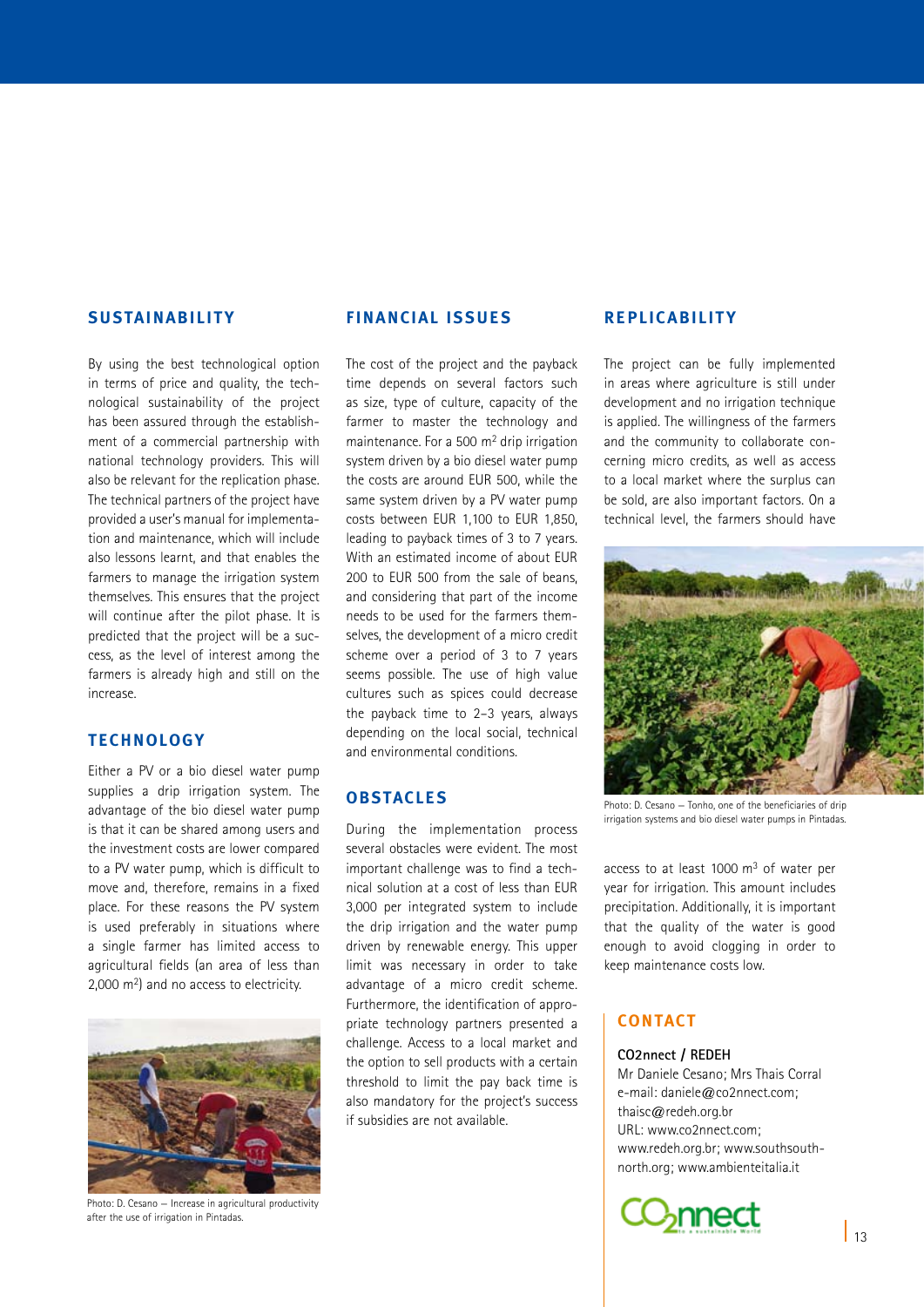# **Next PREP Topic: Solar Cooling – using the sun for climatisation**

The forthcoming **PREP** brochure will mirror the stated objectives of previous issues, namely to collect, evaluate and promote good practice examples, and will highlight the issue of 'Solar Cooling'.

### **BACKGROUND**

In recent years, the number of record-breaking hot summer days, especially in those regions with a usually moderate climate, has been increasing. This has led to a growing demand for climatisation in, for example, the workplace, and more and more office buildings are already being fitted with air-conditioning systems. In many countries air conditioning is, however, one of the highest energy consuming services in buildings.

Conventional cooling technologies are generally based on electrically driven refrigerating machines. These have several disadvantages: they lead to high levels of primary energy consumption, cause high and expensive electricity peak loads and usually employ refrigerants with negative environmental impacts. This is where solar cooling comes into play. The sun, while heating up buildings, also delivers the energy to cool them. The major attraction of this system is that the hottest days have the greatest need for cooling and, simultaneously, offer the maximum possible solar energy gain.

Solar cooling systems have the advantage of using harmless working fluids such as water or solutions of certain salts; they are environmentally safe. Additionally, they can lead to huge energy savings in primary energy of between 40 percent and 60 percent in chilled water systems. This, in turn, also reduces the pressure on electricity grids, which can sometimes reach their capacity limit on hot days.

In principle, two different alternative cooling technologies are available: closed cooling systems (absorption and adsorption) and open systems for dehumidification and/or cooling (desiccant cooling). In addition to using solar energy, both systems can also use waste heat from, for example, combined heat and power plants to power or regenerate the system. Closed cooling systems are based on the thermo-chemical process of sorption. A liquid or gaseous substance is either attached to a solid, porous material (adsorption) or is taken in by a liquid or solid material (absorption).

![](_page_13_Picture_7.jpeg)

Photo Background: photocase.de: Matrikz

Desiccant systems, on the other hand, reduce the humidity, which means that the air only seems to be cooler, yet comfort levels are significantly increased. Therefore, desiccant systems are often used in combination with evaporative cooling.

Although a large potential market for solar cooling exists, the current high investment costs present a significant barrier to broad implementation. Compared to conventional cooling systems, the upfront costs are around 2 to 2.5 times higher and, additionally, the overall annual costs of solar cooling systems are still between 1.2 and 1.5 times more than conventional systems. So far, larger cooling systems have been successfully put into operation; however, smaller systems for household use are still under development. Currently, there are about 120 of the larger installations in Europe.

However, despite the cost factors, it is accepted that there is great potential for solar cooling due to the basic benefits that it offers. Additionally, greater standardisation will, in time, result in cost reduction. In this context, **WISIONS** is looking for projects in which solar assisted cooling systems have already been implemented and invites the submission of examples of good practice.

![](_page_13_Picture_12.jpeg)

Photo: photocase.de: plusss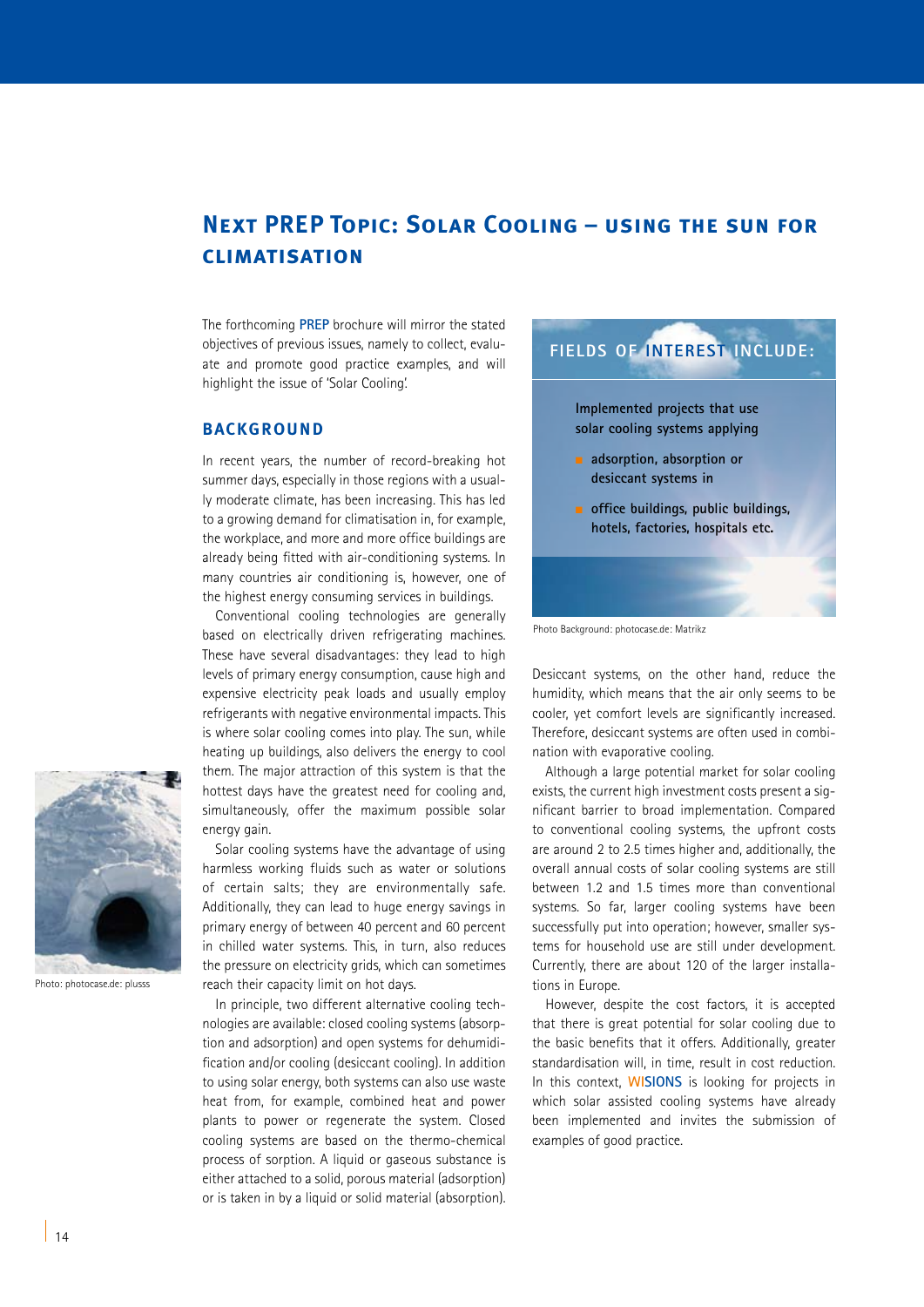# **SEPS — Sustainable Energy Project Support**

Realistic concepts and visions of effective sustainable energy projects do exist, but the much needed implementation sometimes fails. **SEPS** – the related field of action that **WISIONS** undertakes in addition to **PREP** – aims to bridge this gap.

The key objective of **SEPS** is to identify projects with the real potential to be of strategic importance in the renewable and efficient use of energy. By providing technical and other forms of support, **SEPS** seeks to overcome existing barriers and will help clean and efficient energy become commonplace.

The most promising renewable and energy efficiency concepts are selected using transparent analysis based on internationally recognised criteria. The selection process is carried out via an annual call for applications. Once a project is selected, **SEPS** can provide additional guidance and support, for example:

- n potential financial support to assist with project implementation
- $\blacksquare$  practical expert advice and knowledge transfer for effective implementation
- n promotion to relevant institutions. decision makers and scientists
- publication on www.wisions.net

# **Ex amples of supported SEPS projectS**

### **Rural microenterprise model for biofuel extraction in India**

The Integrated Research and Action for Development, India (IRADE), will demonstrate a business model for production and commercialisation of biofuels at village level. The project takes place in three neighbouring villages of the Haryana state and comprises the extraction of straight vegetable oil from Jathropa seeds and its commercialisation in the

![](_page_14_Picture_11.jpeg)

Photo: IRADE

region, mainly for stationary applications. Capacity building activities will be performed in order that the villagers conform and manage their own biofuel micro-enterprise. If successful, the project will trigger the development of decentralized biofuel extraction business as in rural areas of India and improve welfare of villagers. The project started in February 2006.

# **Cameroon Sustainable Sun Bakeries Program**

The Cameroon Sustainable Sun Bakeries Program will establish, equip, train, and implement self-sustaining bakery enterprises. Each bakery will employ 7–10 women to prepare, bake, sell, and deliver goods. This project by UNEP Centre on Sustainable Consumption and Production addresses the need for locally produced, fresh bread for reduced consumer price, provides employment and protects local forests. By installing a revolving fund with a proportion of revenues being reinvested into new bakeries, financial sustainability is ensured. The project started in March 2007.

### **Criteria for obtaining SEPS support**

**SEPS** has a set of criteria used in selecting appropriate sustainable projects and relevant forms of support. The following 5 criteria are obligatory:

- $\blacksquare$  technical viability of the project
- economic feasibility
- n local and global environmental benefits
- $n$  marketability and replication possibilities
- $\blacksquare$  implementation strategy

As the goal of sustainable development requires an integrated approach, additional criteria are also applicable, like:

- $\Box$  social aspects
- $\blacksquare$  inclusion of local population/structures
- $\blacksquare$  employment potential
- $\Box$  cooperation with other stakeholders

# **So far…**

In the first three years **SEPS** has launched three rounds to find innovative and promising projects to support. We received more than 200 applications from all around the world showing high quality, good concepts and motivation, but also the need for additional promotion.

The project proposals demonstrate a wide range of ideas: from the use of solar energy for food conservation in developing countries to energy efficient lighting in Europe. So far, twenty-five projects have been selected for financial support covering a broad array of innovative sustainable energy solutions in more than 16 countries. In order to contribute to the implementation of more intelligent energy projects, **WISIONS** makes an annual call each spring for **SEPS** applications.

Further information about **SEPS** can be found on www.wisions.net/pages/SEPS. htm